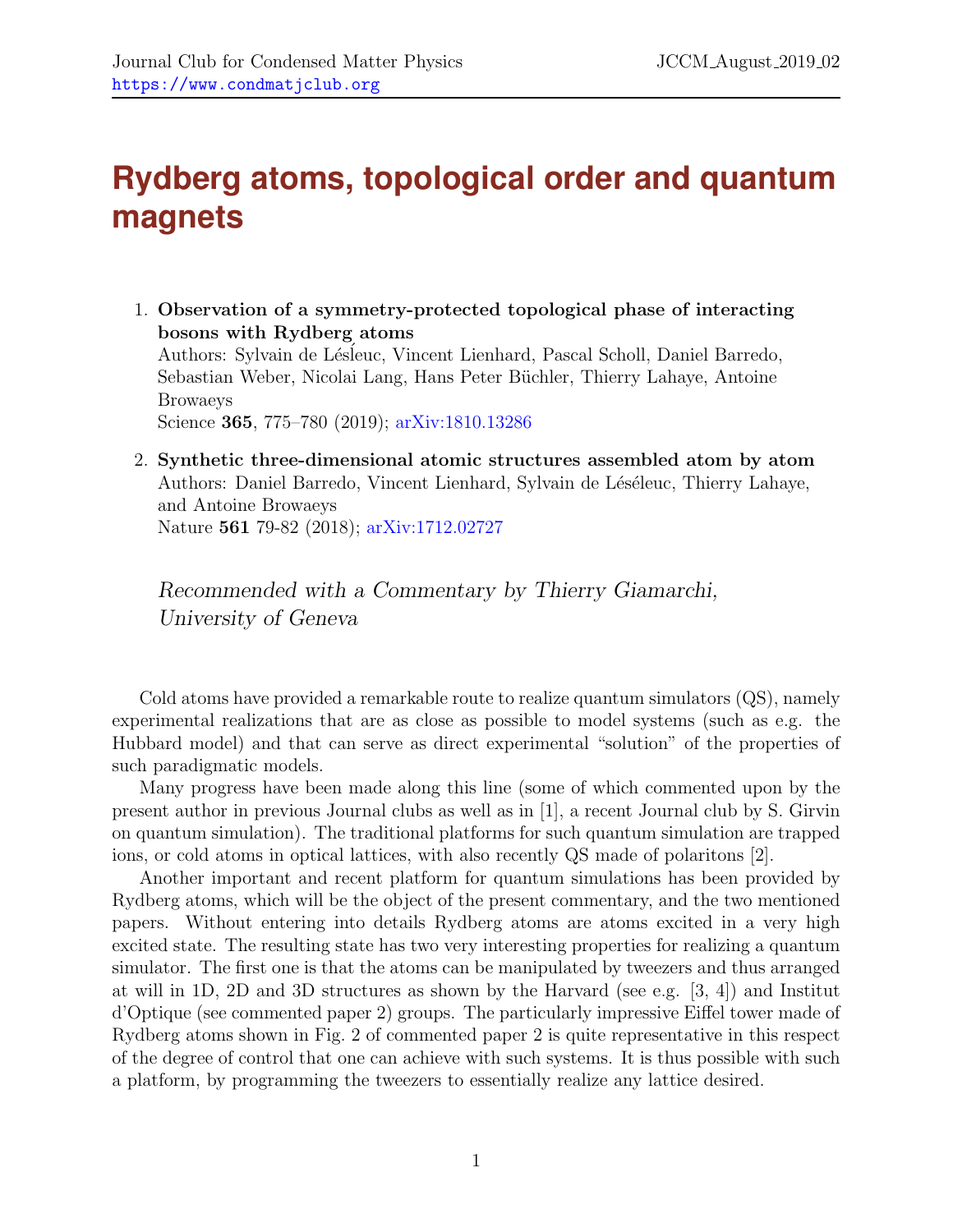The second interest is the fact that the Rydberg atoms thus interact with a long range interaction, which is the van der Waals one. It can be controlled by the position of the atoms on the lattice. This allows to modelize such systems by the  $z$  component of Ising spins

$$
H = \sum_{i,j} J_{i,j} (S_i^z + \frac{1}{2}) (S_j^z + \frac{1}{2})
$$
 (1)

where  $J_{i,j} \sim 1/R_{i,j}^6$ , where  $R_{i,j}$  is the distance between the two atoms, is a long range coupling which exists when the atom is in the Rydberg state. This allows formal mapping of  $|g\rangle \rightarrow |\downarrow\rangle$  and  $|r\rangle \rightarrow |\uparrow\rangle$  (since then more sophisticated schemes have been developed). Using these properties it is possible to tackle the quantum simulations of the statics and dynamics of phases with long range Ising interactions as was done in [\[4\]](#page-2-3) (reported in the comment  $[1]$  or in  $[5]$ .

Another interesting route, that was followed in particular by the Insitut d'Optique group is to use these Rydberg atoms, not between a low excited state and a Rydberg state but between two different Rydberg states, for example the  $60P_{1/2}$  and the  $60S_{1/2}$  states as depicted in the Fig. 1 of commented paper 1. These two states are now interacting via a dipolar interaction. This can thus induce a transition between the two states leading to an Hamiltonian of the form

$$
H = \sum_{i,j} \frac{J_{i,j}^{xy}}{2} (S_i^+ S_j^- + \text{h.c.})
$$
 (2)

where now  $J_{i,j}^{xy} \sim (3\cos(\theta_{i,j})^2-1)/R_{i,j}^3$ , where  $\theta_{i,j}$  is the angle between the two sites, and the mapping is  $|S\rangle \rightarrow |\downarrow\rangle$  and  $|P\rangle \rightarrow |\downarrow\rangle$ . The constraint of having only two states being realized automatically, this is faithful description of a spin-1/2 system. The precise control of the interaction provided by the positioning of the atoms, the absence of thermal effects, as well as the possibility to image the whole system in a single shot, comparable to what is possible in optical lattices by quantum microscope systems, make thus this platform ideal to observe physics for which non-local observable are crucial.

This was spectacularly demonstrated in the commented paper 1, in which a Su-Schrieffer-Heeger (SSH) model [\[6\]](#page-2-5), namely an alternate of strong an weak bonds was realized and its topological properties studied (see Fig. 1 of commented paper 1). Indeed for such a model, a singlet dimer occurs on each strong bond. Thus if, for a system of finite size, the system starts and ends with strong bonds, the phase is trivial, dimers covering each strong bond. On the contrary if weak bonds occur at the edge zero energy states excitations (free spin 1/2) that have a topological character are left dangling, separated by a bulk of dimers (and thus gapped) excitations (see Fig. 1 and Fig. 2D of commented paper 1 for the description of the system and of the two phases).

The Rydberg platform allowing for a direct, and spatially resolved imaging of the system, shows very clearly (see Fig. 2B of commented paper 1) the differences between the topologically trivial and non-trivial phases by imaging the zero energy states trapped at the edge. An interesting advantage of the degree of control provided by the precise positioning of the atoms on the lattice is that it is possible to test the robustness of the topological phase to symmetry breaking perturbations. For example, by choosing the position of the atoms it is possible to perfectly cancel the exchange between the second neighbors (by putting them at the nodes of the dipolar interaction (see Fig. 1A of the commented paper 1)) or not. Fig. 5